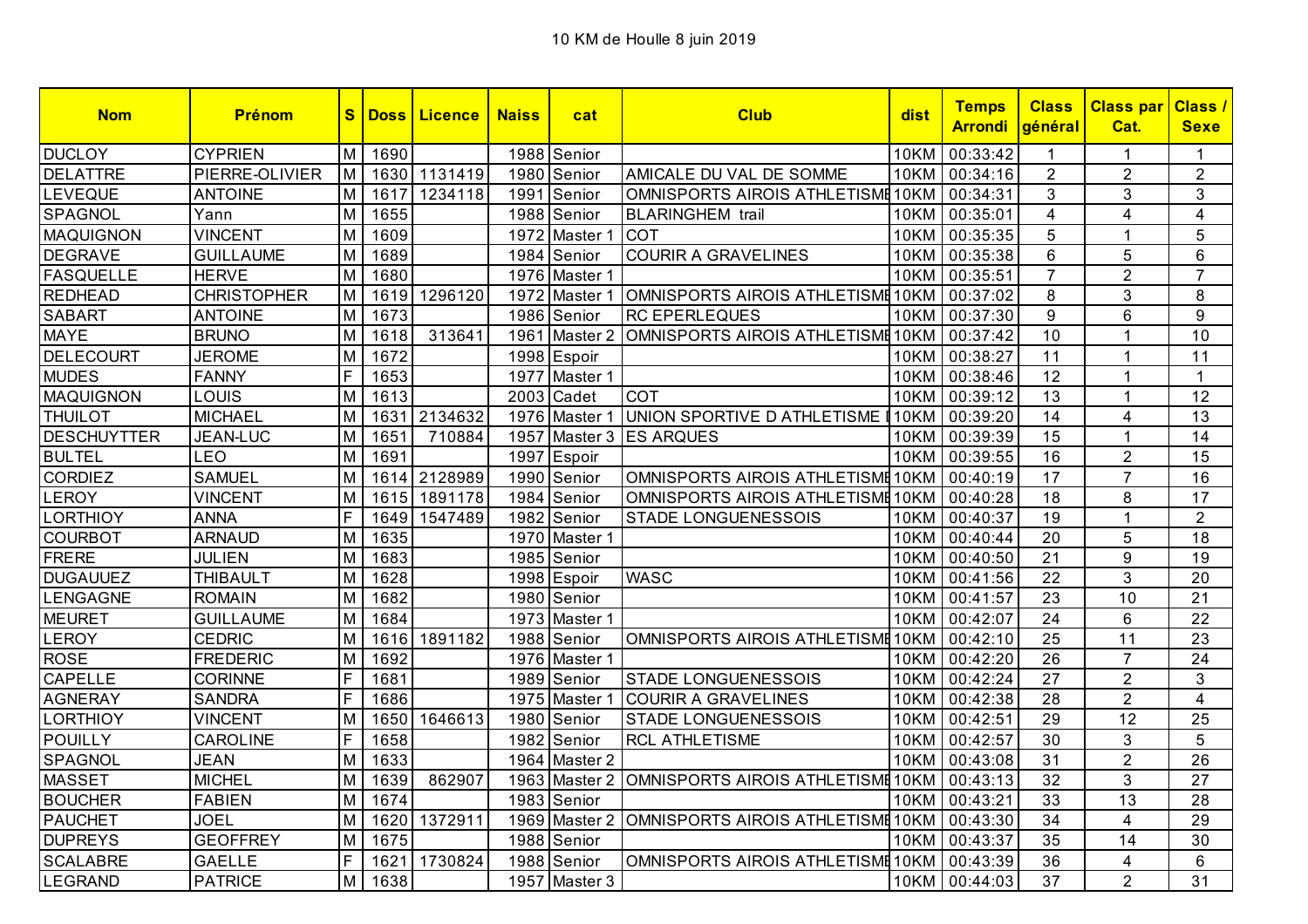| <b>CLAIRET</b>      | <b>CHRISTOPHE</b> | M           | 1640 |        | 1976 Master 1 |                                   |             | 10KM 00:44:10 | 38 | 8              | 32             |
|---------------------|-------------------|-------------|------|--------|---------------|-----------------------------------|-------------|---------------|----|----------------|----------------|
| <b>MASSET</b>       | <b>CLAUDE</b>     | M           | 1660 |        |               | 1961 Master 2 OS AIRE SUR LA LYS  |             | 10KM 00:44:17 | 39 | 5              | 33             |
| <b>DUGAUGUEZ</b>    | <b>FREDERIC</b>   | M           | 1654 |        | 1972 Master 1 |                                   |             | 10KM 00:44:28 | 40 | 9              | 34             |
| LANG                | <b>DOMINIQUE</b>  | M           | 1679 |        | 1961 Master 2 |                                   |             | 10KM 00:45:01 | 41 | 6              | 35             |
| <b>SUZANNE</b>      | <b>LUDOVIC</b>    | M           | 1636 |        | 1984 Senior   | <b>RC BLENDECQUES</b>             | 10KM        | 00:45:24      | 42 | 15             | 36             |
| PLAISANT            | <b>ANNE</b>       | F           | 1629 | 583295 | 1988 Senior   | <b>AMIENS UC</b>                  | 10KM        | 00:46:21      | 43 | 5              | $\overline{7}$ |
| <b>BRULIN</b>       | LUCAS             | M           | 1678 |        | 2000 Junior   |                                   | 10KM        | 00:46:26      | 44 | $\mathbf{1}$   | 37             |
| <b>HARINCK</b>      | Mathieu           | M           | 1656 |        | 1990 Senior   |                                   | <b>10KM</b> | 00:46:26      | 45 | 16             | 38             |
| QUENIVET            | <b>MICHEL</b>     | M           | 1632 | 200838 | 1960 Master 2 | OMNISPORTS AIROIS ATHLETISME 10KM |             | 00:46:40      | 46 | $\overline{7}$ | 39             |
| <b>DUQUENE</b>      | <b>ZOE</b>        | F           | 1652 |        | $2003$ Cadet  | <b>COT</b>                        |             | 10KM 00:46:48 | 47 | $\mathbf{1}$   | 8              |
| <b>CAMPION</b>      | <b>JEROME</b>     | M           | 1622 |        | 1976 Master 1 | <b>WASC</b>                       |             | 10KM 00:46:53 | 48 | 10             | 40             |
| SIX                 | <b>GREGORY</b>    | M           | 1641 |        | 1972 Master 1 | <b>CCC CASSEL</b>                 | <b>10KM</b> | 00:47:32      | 49 | 11             | 41             |
| <b>LAURENCE</b>     | <b>JULIE</b>      | F           | 1627 |        | 1998 Espoir   | <b>WASC</b>                       |             | 10KM 00:47:52 | 50 | $\mathbf{1}$   | 9              |
| <b>TAHON</b>        | <b>ALAN</b>       | M           | 1676 |        | 1978 Master 1 |                                   |             | 10KM 00:48:00 | 51 | 12             | 42             |
| <b>SEIGRE</b>       | <b>DIDIER</b>     | M           | 1608 |        | 1956 Master 3 |                                   |             | 10KM 00:48:25 | 52 | 3              | 43             |
| <b>HEDOIRE</b>      | <b>GERARD</b>     | M           | 1657 |        |               | 1963 Master 2 CLLL ARMENTIERES    |             | 10KM 00:48:47 | 53 | 8              | 44             |
| <b>DUCAMP</b>       | <b>LAURENT</b>    | M           | 1669 |        | 1982 Senior   |                                   |             | 10KM 00:48:56 | 54 | 17             | 45             |
| <b>DELOSIERES</b>   | <b>CHRISTOPHE</b> | M           | 1664 |        |               | 1972 Master 1 RC EPERLEQUES       |             | 10KM 00:50:05 | 55 | 13             | 46             |
| <b>DEGRAVE</b>      | <b>PATRICK</b>    | M           | 1647 |        |               | 1956 Master 3 COURIR A GRAVELINES |             | 10KM 00:50:06 | 56 | $\overline{4}$ | 47             |
| <b>DEHONDT</b>      | <b>THIERRY</b>    | M           | 1612 |        | 1969 Master 2 |                                   | <b>10KM</b> | 00:50:22      | 57 | 9              | 48             |
| <b>BUNIET</b>       | <b>OLIVIA</b>     | F           | 1605 |        |               | 1972 Master 1 COURIR A GRAVELINES |             | 10KM 00:50:52 | 58 | 3              | 10             |
| <b>CLAYES</b>       | <b>LUDOVIC</b>    | M           | 1693 |        | 1976 Master 1 |                                   | 10KM        | 00:50:54      | 59 | 14             | 49             |
| <b>KIEKEN</b>       | <b>TONY</b>       | M           | 1643 |        | 1976 Master 1 |                                   |             | 10KM 00:50:54 | 60 | 15             | 50             |
| <b>LONGUEMART</b>   | <b>JEROME</b>     | M           | 1644 |        | 1974 Master 1 |                                   |             | 10KM 00:50:55 | 61 | 16             | 51             |
| <b>PLACE</b>        | <b>JEAUFFREY</b>  | M           | 1634 |        | 1975 Master 1 |                                   |             | 10KM 00:51:01 | 62 | 17             | 52             |
| <b>DEGRAVE</b>      | <b>ROMAIN</b>     | M           | 1646 |        | 1992 Senior   |                                   |             | 10KM 00:52:34 | 63 | 18             | 53             |
| <b>ROSE</b>         | <b>OLIVIER</b>    | M           | 1603 |        | 1972 Master 1 | <b>JC WORMHOUT</b>                |             | 10KM 00:53:39 | 64 | 18             | 54             |
| <b>DUPOUY</b>       | <b>SEVERINE</b>   | F           | 1668 |        | 1971 Master 1 |                                   |             | 10KM 00:53:43 | 65 | 4              | 11             |
| <b>DELOSIERES</b>   | <b>CLAUDIA</b>    | F           | 1662 |        |               | 1973 Master 1 RC EPERLEQUES       |             | 10KM 00:54:00 | 66 | 5              | 12             |
| <b>DEGRAVE</b>      | <b>PATRICIA</b>   | $\mathsf F$ | 1645 |        |               | 1957 Master 3 COURIR A GRAVELINES |             | 10KM 00:54:27 | 67 | 1              | 13             |
| <b>FACON</b>        | <b>FRANCOIS</b>   | M           | 1648 |        | 1971 Master 1 |                                   |             | 10KM 00:54:49 | 68 | 19             | 55             |
| <b>DELOSIERES</b>   | <b>CLEMENCE</b>   | F           | 1663 |        | 1999 Espoir   |                                   |             | 10KM 00:54:55 | 69 | $\overline{2}$ | 14             |
| <b>MASSET</b>       | <b>VERONIQUE</b>  | F           | 1661 |        | 1969 Master 2 |                                   |             | 10KM 00:55:06 | 70 | $\mathbf{1}$   | 15             |
| <b>SKOTNICKI</b>    | <b>PHILIPPE</b>   | M           | 1688 |        | 1969 Master 2 |                                   |             | 10KM 00:55:18 | 71 | 10             | 56             |
| <b>SAINT MACHIN</b> | <b>VIRGINIE</b>   | F           | 1607 |        | 1975 Master 1 |                                   | 10KM        | 00:55:33      | 72 | 6              | 16             |
| <b>COONER</b>       | <b>ROMAIN</b>     | M           | 1677 |        | 2000 Junior   |                                   |             | 10KM 00:55:57 | 73 | $\overline{2}$ | 57             |
| VANNOORENBERGHE     | <b>GUY</b>        | M           | 1642 |        |               | 1958 Master 3 CCC CASSEL          | 10KM        | 00:56:32      | 74 | 5              | 58             |
| <b>DANZIN</b>       | <b>JACQUELINE</b> | F           | 1659 |        |               | 1957 Master 3 ES ARQUES           |             | 10KM 00:57:07 | 75 | $\overline{2}$ | 17             |
| <b>PERSYN</b>       | <b>JEAN</b>       | M           | 1611 |        |               | 1947 Master 4 CCC CASSEL          |             | 10KM 00:57:09 | 76 | $\mathbf{1}$   | 59             |
| <b>DEHONDT</b>      | <b>CHRISTELLE</b> | F           | 1610 |        | 1972 Master 1 |                                   |             | 10KM 00:57:09 | 77 | $\overline{7}$ | 18             |